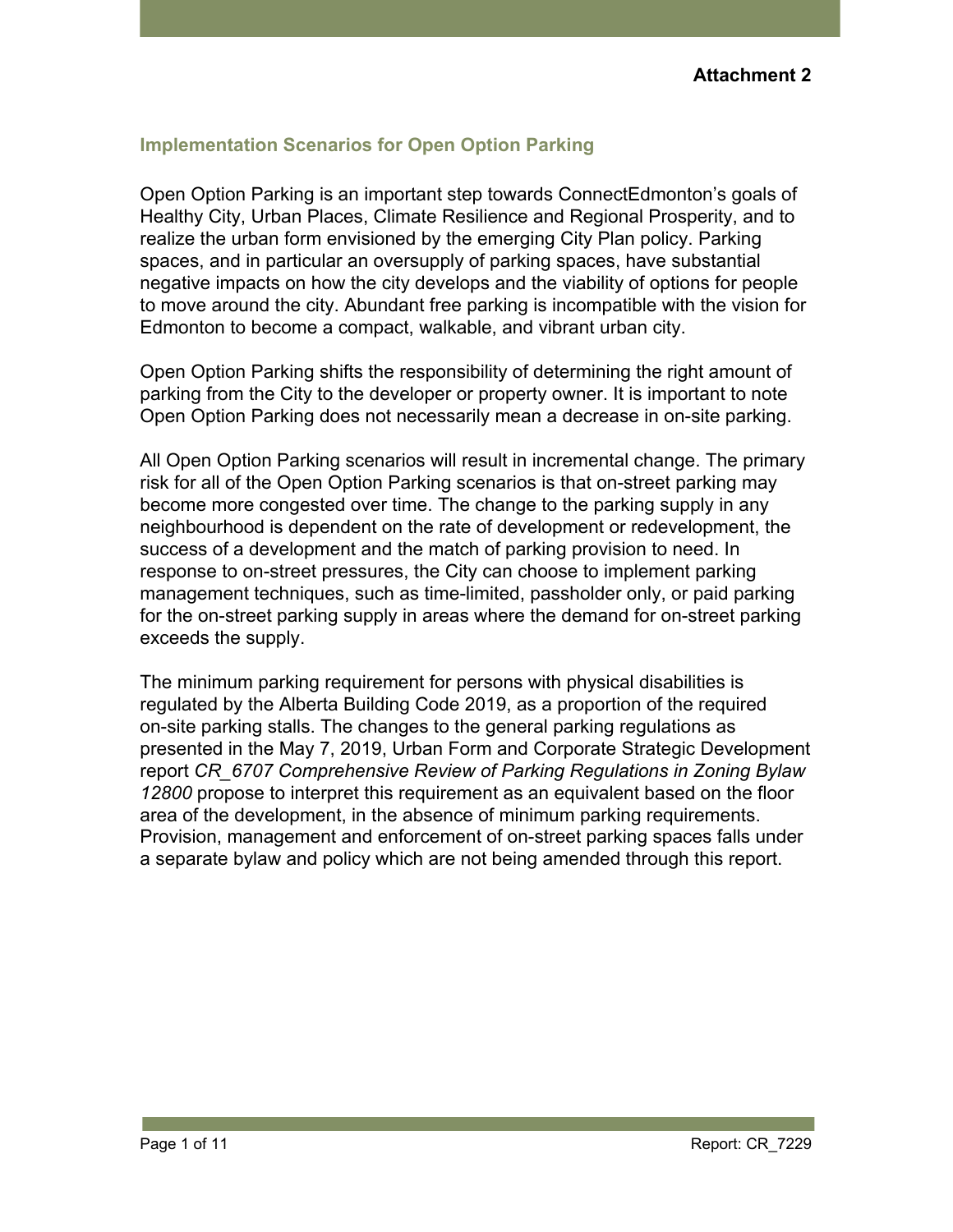# **Scenario One: Full implementation of Open Option Parking**

### *What it does*

Scenario One removes all minimum on-site parking requirements city-wide in one step. Requirements for parking lot design (including landscaped islands, parking space dimensions, safety, etc.) are retained. Other requirements that are tied to minimum parking requirements, such as bicycle parking requirements and parking spaces for use by persons with physical disabilities, are retained and converted to a per floor area requirement.

### *Opportunities and benefits*

Scenario One is supported by the technical findings and public input, as presented in the May 7, 2019, Urban Form and Corporate Strategic Development report *CR\_6707 Comprehensive Review of Parking Regulations in Zoning Bylaw 12800*. This Scenario streamlines the development permit review process, removes barriers to economic development, and is the optimal approach to determine the "right amount" of parking for a site or activity.

City-wide application keeps regulations simple, understandable, and predictable. Scenario One represents cost-savings for Administration in regulating the Zoning Bylaw and for the Development industry in delivering projects. It creates consistency for all developments across the City, and is a direct tool to transform Edmonton into a vibrant, walkable, urban city.

# *Challenges and disadvantages*

Open Option Parking represents transformative change, and change at this scale is not without its challenges and uncertainties. A notable concern Administration has heard is a general distrust that the free market will reliably supply residential and non-residential developments with adequate on-site parking.

Open Option Parking relies on a well-organized on-street parking system that manages the supply and demand for on-street parking spaces and enforces the rules for improperly parked vehicles. A necessary step in the implementation of Open Option Parking is to review the current management and enforcement objectives for on-street parking resources to ensure its philosophy and assumptions are compatible with Open Option Parking. If Scenario One is selected, on-street parking management and enforcement, and in particular, the residential parking programs must be updated to align with Edmonton's strategic and long-range planning objectives. This work would coordinate with the on-street parking program and service review planned for 2020.

# *Risks, magnitude of risk, range of impacts, and mitigation*

If Open Option Parking were approved, Edmonton would be the first major city in Canada, and one of only eight municipalities in North America to completely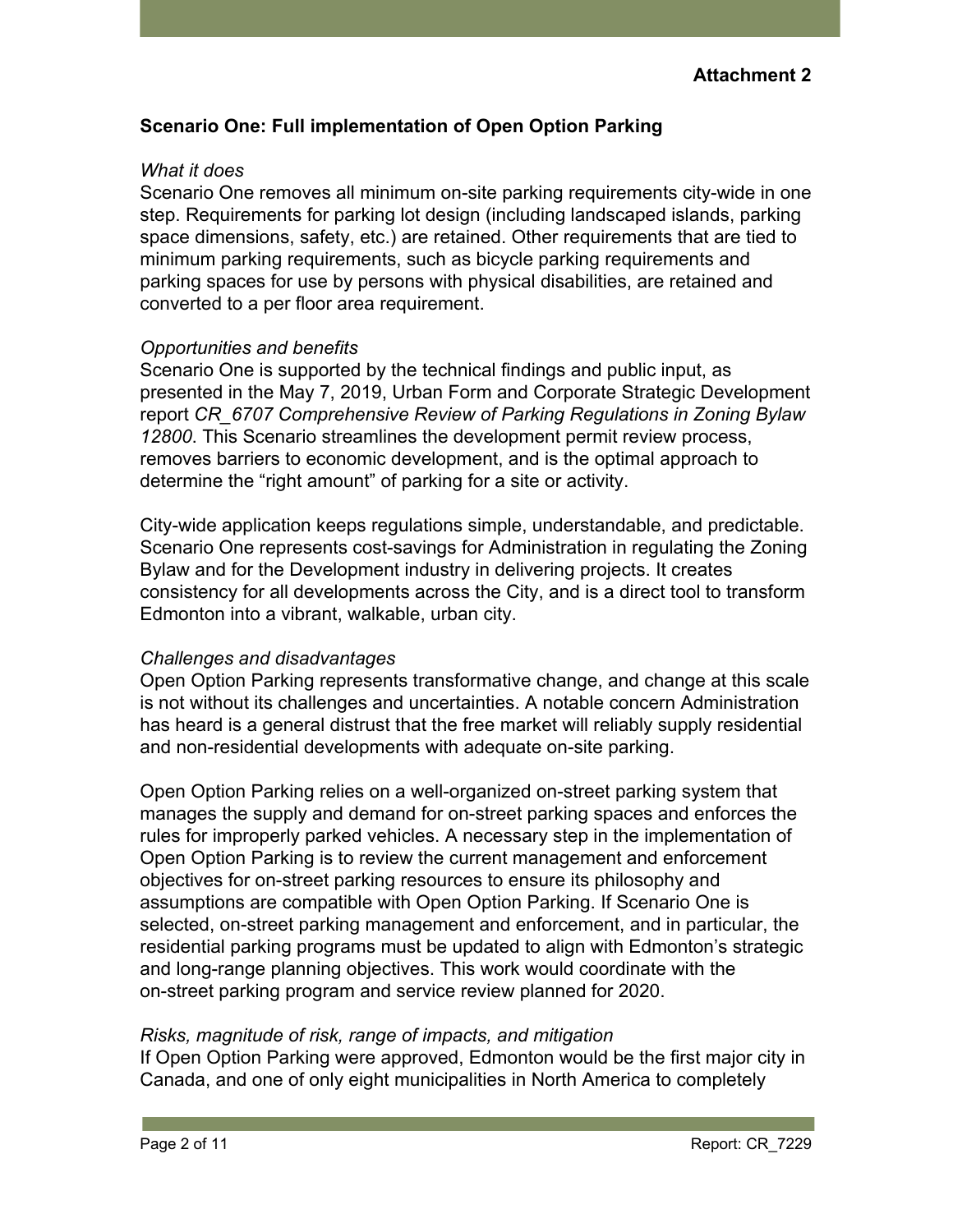eliminate minimum parking requirements. As such, comparables are lacking and there are many unknowns. The data shows that approximately one percent of development permits in Edmonton are approved with a parking variance, and that many motorists will not go to a destination that does not provide "free" parking. As a result, Administration expects that the market will respond accordingly and provide enough parking to serve its own interests.

If developers choose to build less parking than the site would generate, there may be increased demand for on-street parking in some areas. A similar concern is if a developer chooses to provide lower levels of on-site parking in areas where transit or other infrastructure are not yet in place to support alternative travel modes. On-street parking management tools such as pricing and time-limited parking may be employed to respond to these situations, and that could come into conflict with the current expectations that Edmontonians have in regard to parking availability and price on the street. Over time, additional resources may be required to manage on-street resources.

# *Economic and financial implications*

There is substantial positive economic potential in Scenario One, as explored below.

### Benefits to Edmontonians

The primary benefit to Edmontonians is increased choice. Open Option Parking means people can make choices based on their own needs, lifestyle, financial means, and values. Where someone wants to open a restaurant that caters to the neighbourhood, and assumes people to primarily travel by foot, they will be allowed to do so. It will no longer be against the rules to open a restaurant that has no parking. Or, if someone chooses to live close to their work to avoid a lengthy commute, they no longer will have to pay for a parking space to be developed which they will not use.

Parking is a significant cost-driver when building affordable and permanent supportive housing, or any housing model that is typically used by those who do not or cannot drive - whether by choice, or by economic constraint. The cost of supplying parking or obtaining development permit variance approvals can translate directly into lost opportunity to provide more affordable or supportive housing units.

# Benefits to City Builders

Parking spaces are expensive to build and maintain. A parking space can cost between \$7,000 and \$60,000 to build (suburban surface lot and downtown underground parkade, respectively). Amortized over 15 years, including interest, maintenance, and other operational expenses (snow clearing, towing/enforcement, lights and heat, etc) that translates to between \$60 and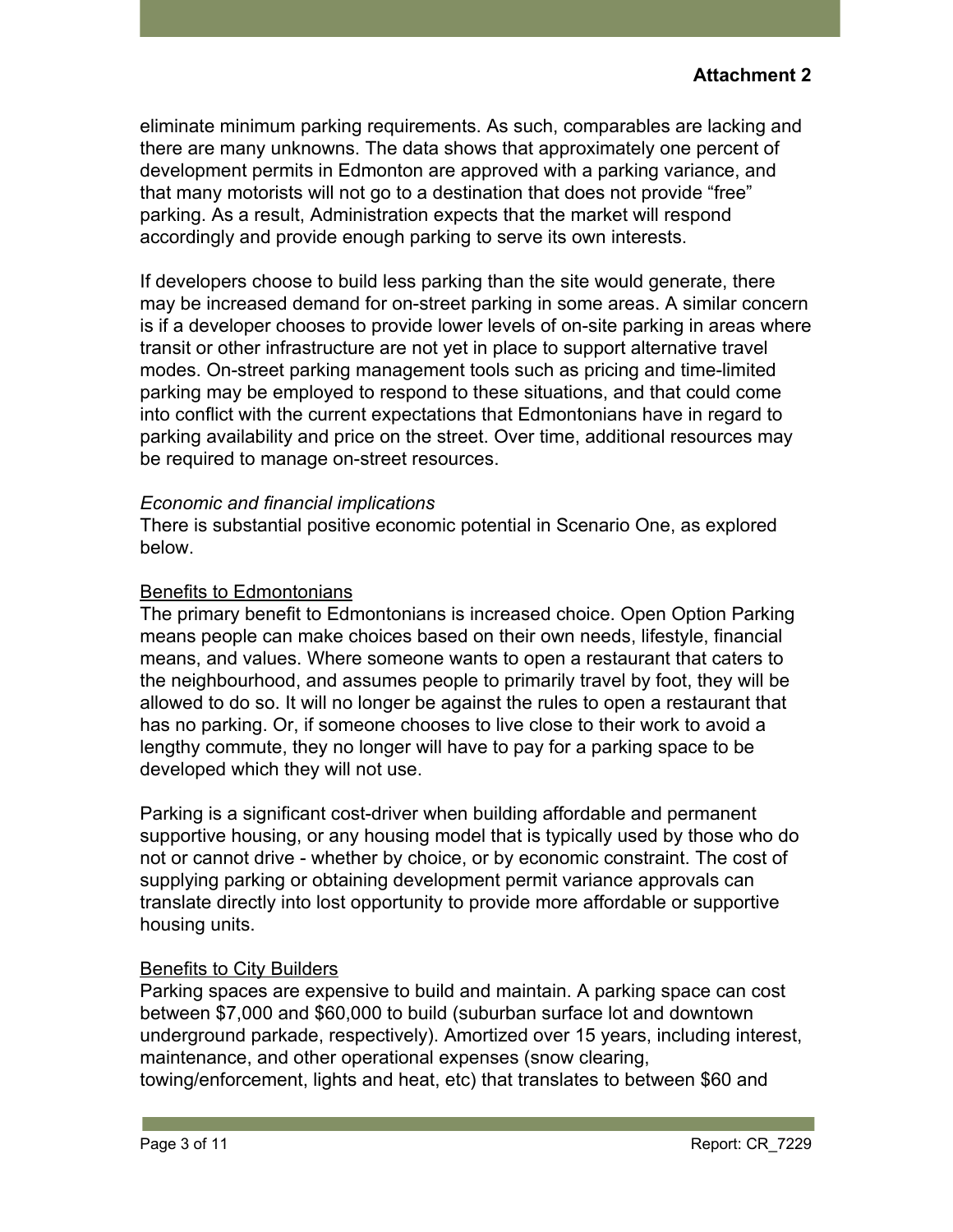\$500 per month. So every empty parking space represents an inefficient use of land and resources that could be better allocated for other purposes, such as higher densities, better amenities, or higher quality design.

Additionally, the ability for builders to choose the right amount of parking for a site means cost savings on technical studies such as parking impact assessments, which would otherwise be required as part of rezoning and development permit applications proposing variances to minimum parking requirements.

### Impacts on Administration

A parking review occurs with every development application. Commercial and mixed use developments require detailed calculations, tracking, adjustments and rationale to be completed. Substantial time and resources are invested to compile and maintain the information. Variances and appeals also require Administration to prepare evidence for the Subdivision and Development Appeal Board.

With Open Option Parking there is the potential that some sites may not meet on-site demand for parking; therefore, additional resources may be required for on-street parking management.

### *Overall assessment and recommendation*

Overall, it is much more efficient and cost-effective to manage existing parking supply than to create new parking supply. Minimum parking requirements are a subsidy to drivers, the costs of which are baked into the goods and services that we obtain on a daily basis.

With Open Option Parking, development would no longer be required to provide dedicated, on-site parking. This does not mean that parking will not be provided; but rather, developers can build the right amount of parking for an area.

Administration recommends Scenario One. It introduces several unknowns, but will support Edmonton's transition to a more walkable, vibrant, and urban place.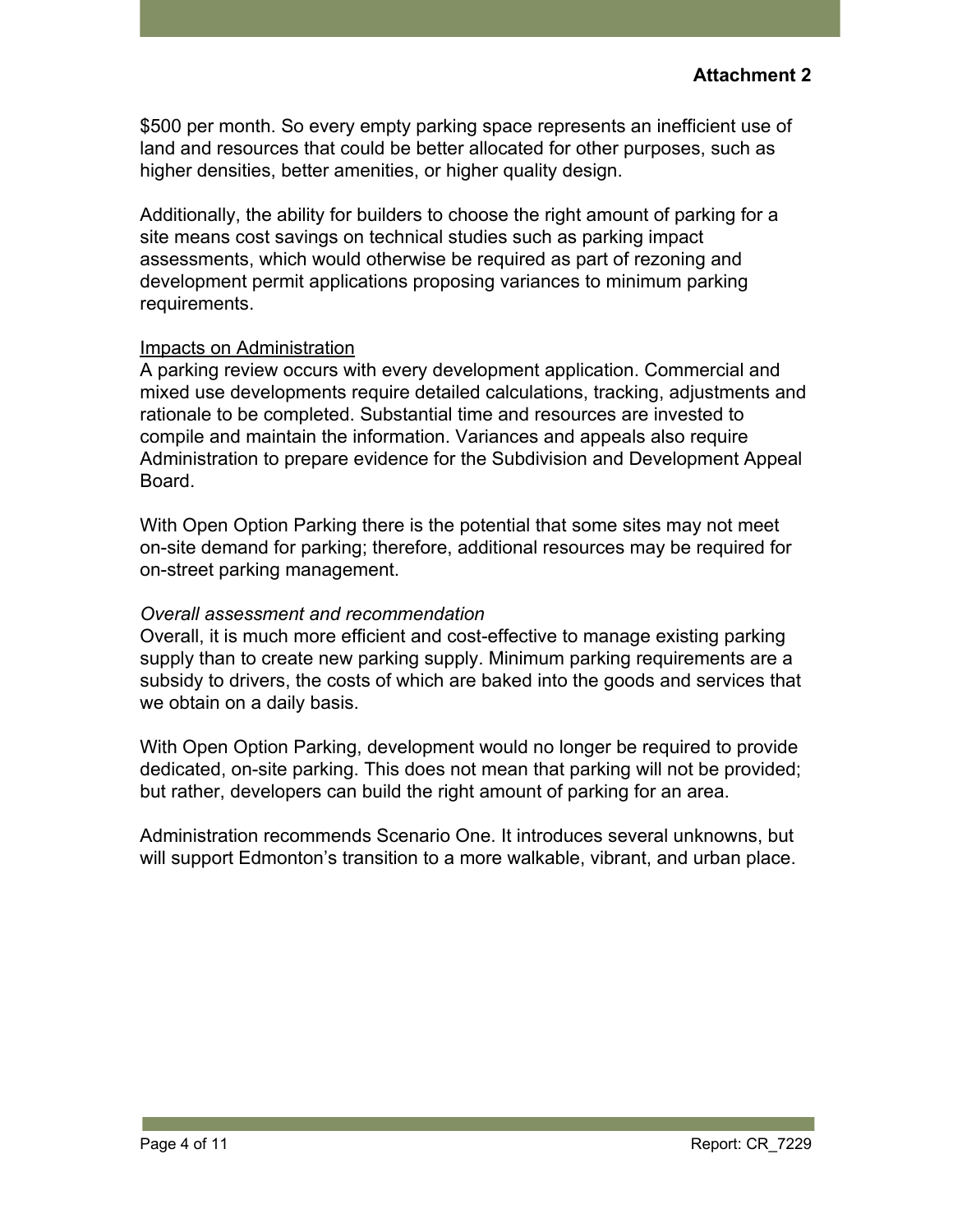# **Scenario Two: Phased approach to Open Option Parking**

### *What it does*

Scenario Two represents a continuation of a decade-long process to gradually remove and reduce minimum parking requirements. The process started in 2008 when Administration commissioned the 2010 Parking Study Final Report, which had several recommendations to change how parking is regulated and managed in Edmonton. The first phase was to substantially reduce (to effectively eliminate) minimum parking requirements in the Downtown Special Area zones. Subsequent phases saw reductions for main street areas, transit areas , affordable housing and assisted living, child care services, eating and drinking establishments, religious assemblies, and low density residential uses. To consolidate and reduce the minimum parking requirements that remain in Zoning Bylaw 12800 is a step towards the "right amount" of parking across Edmonton.

Scenario Two is a multi-step approach that transitions to full implementation of Open Option Parking over a defined period of time, based on established milestones. Timing and specifics of this project would need to be defined at a later date.

### Phase 1: Apply Open Option Parking in defined areas

Phase 1 removes minimum parking requirements in walkable, transit-supportive areas where for the most part, parking reductions are already in place. This uses existing defined geographies, which include:

- Areas included within the Main Streets Overlay, as defined by Zoning Bylaw 12800. These areas are currently subject to reduced parking requirements in accordance with Section 54.2, Schedule 1(C) of Zoning Bylaw 12800.
- Areas within a 600 metre radius of current and future LRT stations and Transit Centres. These areas are currently subject to reduced parking requirements for residential development in accordance with Section 54.2, Schedule 1(C) of Zoning Bylaw 12800.
- Business Improvement Areas.
- City Centre, as defined by the draft City Plan land use concept.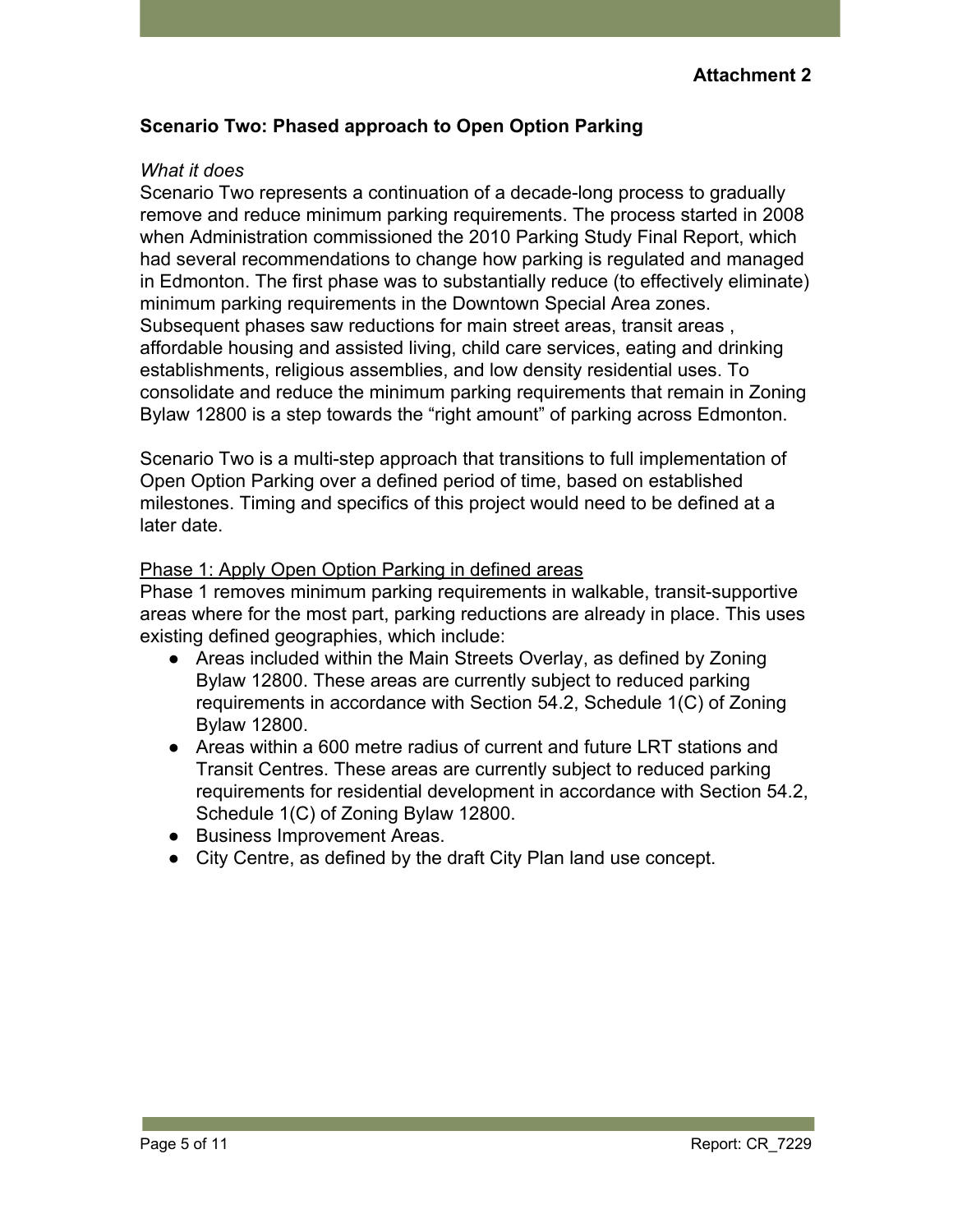# **Attachment 2**



### **Map 1: Scenario Two, Phase 1 Open Option Parking Boundary**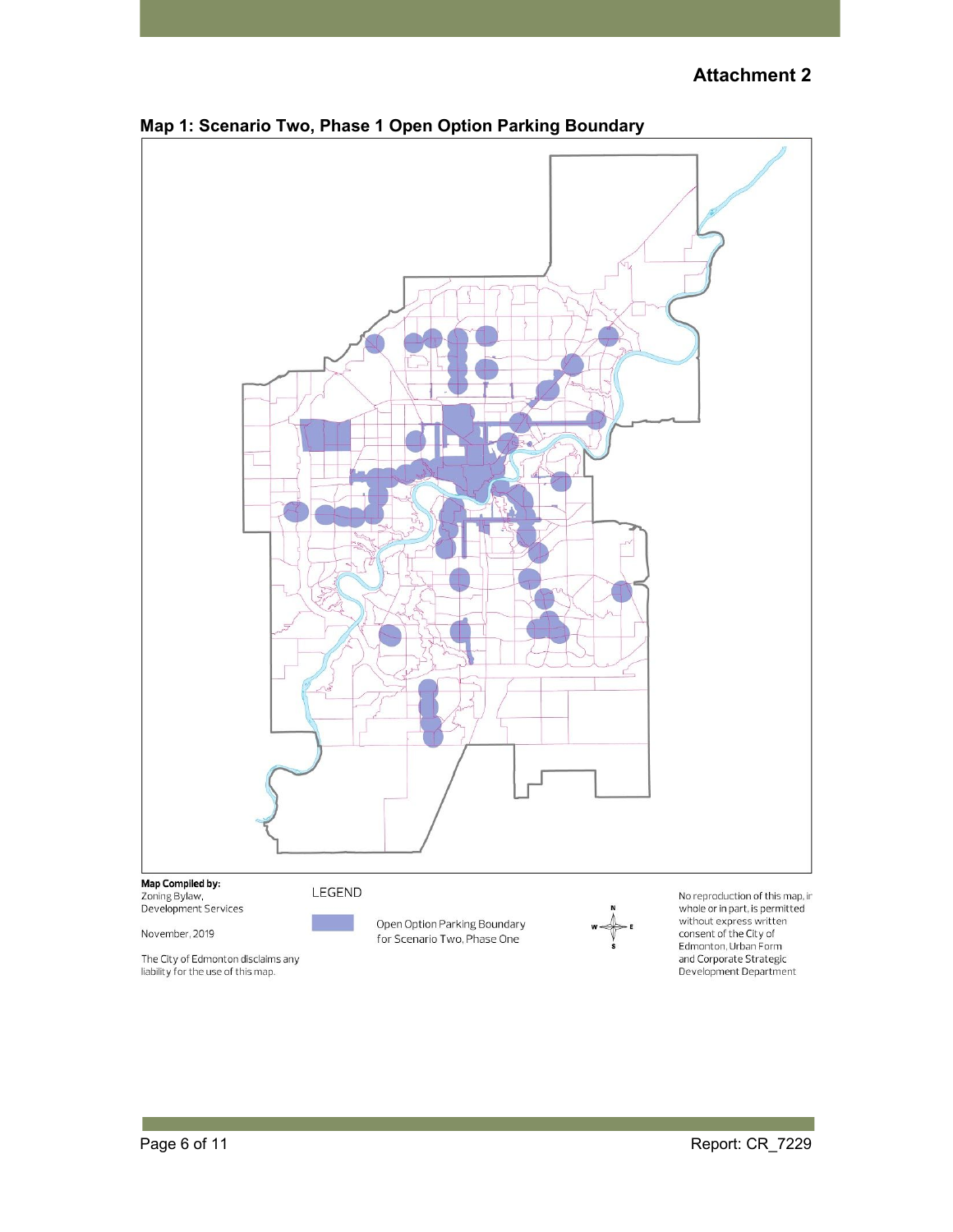Phase 2: Consolidate Parking Requirements as part of Zoning Bylaw Renewal For the balance of the city, minimum parking requirements would be consolidated into fewer categories (from 127 to less than 20) and reduced. This work would be done as part of the Zoning Bylaw Renewal project. This would simplify regulations which should offer resource savings to developments and the City in the review process.

Phase 3: Expand Open Option Parking to Broader Areas of the City This phase focuses on selecting broader areas where the Open Option Parking can be applied, and expanding the program area to include those geographies. Phase 3 would introduce a parking monitoring and evaluation program that will identify areas for expansion in conjunction with future policy work coming out of the district planning process intended to follow the adoption of The City Plan. Administration would report back to Council with monitoring results and adjust approach if and as necessary. Open Option parking would be expanded gradually over a number of years based on the results of this monitoring and evaluation process.

Phase 4: Reach Full Implementation of Open Option Parking Phase 4 would enable full implementation of Open Option Parking in the City.

# *Opportunities and Benefits*

Scenario Two has the same opportunities and benefits as Scenario One, except that benefits are realized over a longer period of time. Gradual expansion of areas that have no minimum parking requirements provides time to monitor the effects of the change and for Edmontonians to adjust to the concept. Furthermore, the City has more options available to intervene on emergent issues. If implemented now, Administration has the opportunity to generate case-studies to observe, learn from, and adjust through the Zoning Bylaw Renewal process.

# *Challenges and disadvantages*

The primary disadvantage of Scenario Two is that it slows the realisation of a more compact, walkable, and transit accessible Edmonton. Maintaining minimum parking requirements perpetuates the complexity, costs, and delays in the development permit process while often resulting in more parking being built than is necessary. It creates tiers of development opportunity and cost, which may create inflated land values or pressures for development, based on whether land is subject to Open Option Parking. It also requires that both On-Street Parking interventions be resourced along with ongoing development permit process approvals.

Given that this Scenario requires a series of steps toward full implementation of Open Option Parking, Administration, the development industry, and the public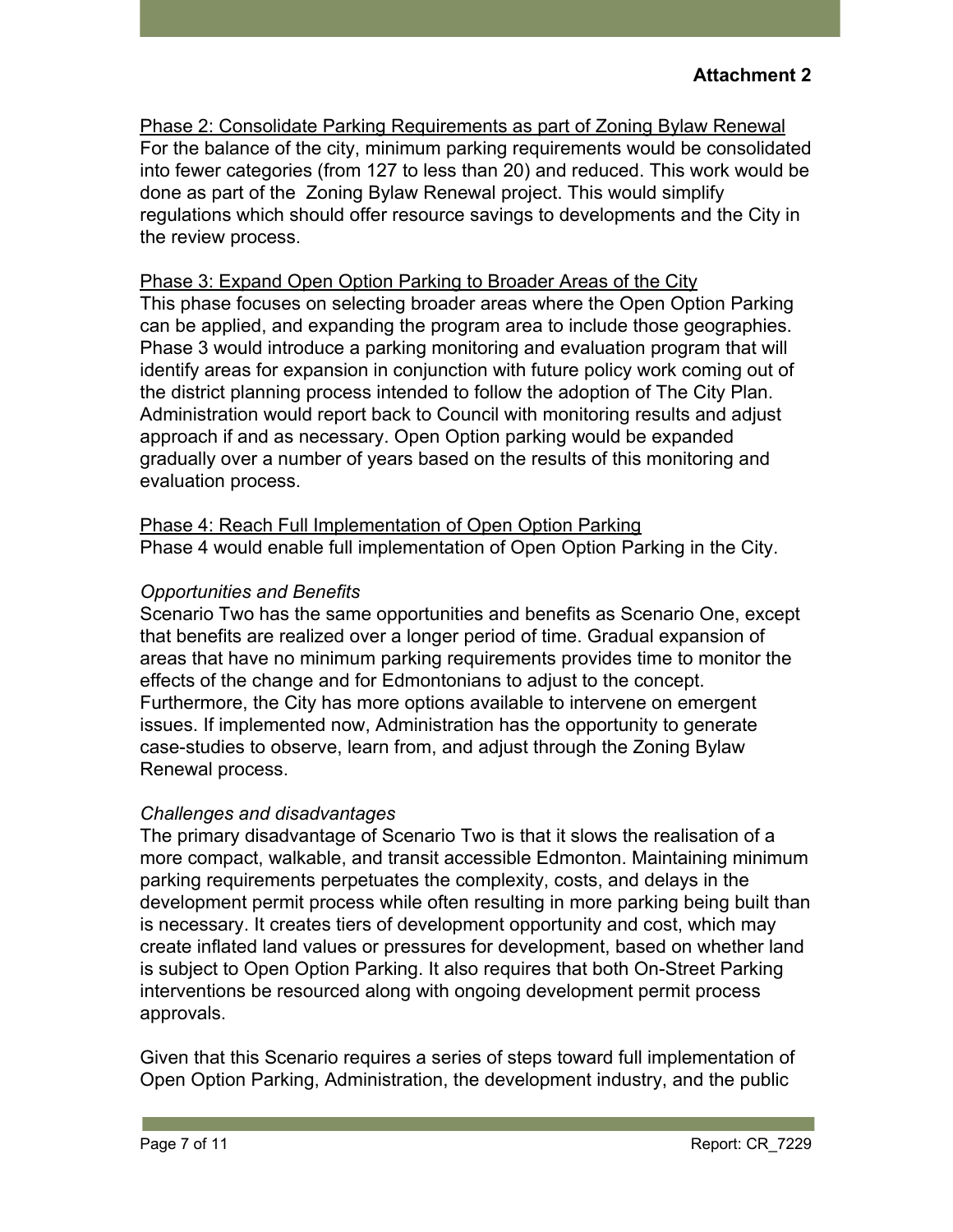would have a number of adjustments to make over the years as requirements continually change. This can lead to challenges with change management as users of the Zoning Bylaw are required to adapt to the continual changes. This also creates a number of transition periods that can introduce uncertainty for those designing new homes and businesses as the minimum parking requirements may shift throughout the project design and planning process.

With any geographic requirement, a boundary is required to define the area of application. Properties on one side of the boundary would have different parking requirements than those on the adjacent lot or across the street. This may create an inequity or perceived injustice to those trying to develop on one or the other side of the boundary.

A phased approach requires several more reports and bylaws, which has an opportunity cost for Administration. Scenario Two will divert resources from the Zoning Bylaw Renewal project.

*Risks, magnitude of risk, range of impacts, and mitigation* There are different risks for each phase of the implementation.

# Phase 1: Apply Open Option Parking in defined areas

Administration will still need to determine whether a property qualifies for the reduction for each development permit review because the geographic areas defined in Phase 1 are not contiguous, and the area within 600 metres of LRT stations and Transit Centres is not parcel specific. Phase 1 is a good first step, but no cost savings for Administration will be realized.

Phase 2: Consolidate Parking Requirements a part of Zoning Bylaw Renewal Maintaining minimum parking requirements is not supported by the technical analysis. To date the data shows that minimum parking requirements based on use accounts for only 17 percent of the variation in parking demand observed across sites. However, this Phase still represents a general benefit in that it improves choice for Edmontonians, and does not require an oversupply of parking for most sites.

Phase 3: Expand Open Option Parking to Broader Areas of the City Phase 3 may be delayed indefinitely due to uncertainty, resources, inertia or changing priorities. Development projects may be delayed due to the uncertainty as to what parking requirement would apply, or to wait until their area is included in the expanded area prior to proceeding with a project. Since the expansion of Open Option Parking will occur over several years, there is potential risk of uneven or inequitable selection of new areas.This risk can be mitigated by creating a set policy and procedure manual that will indicate thresholds and types of areas that will retain the minimum parking requirements.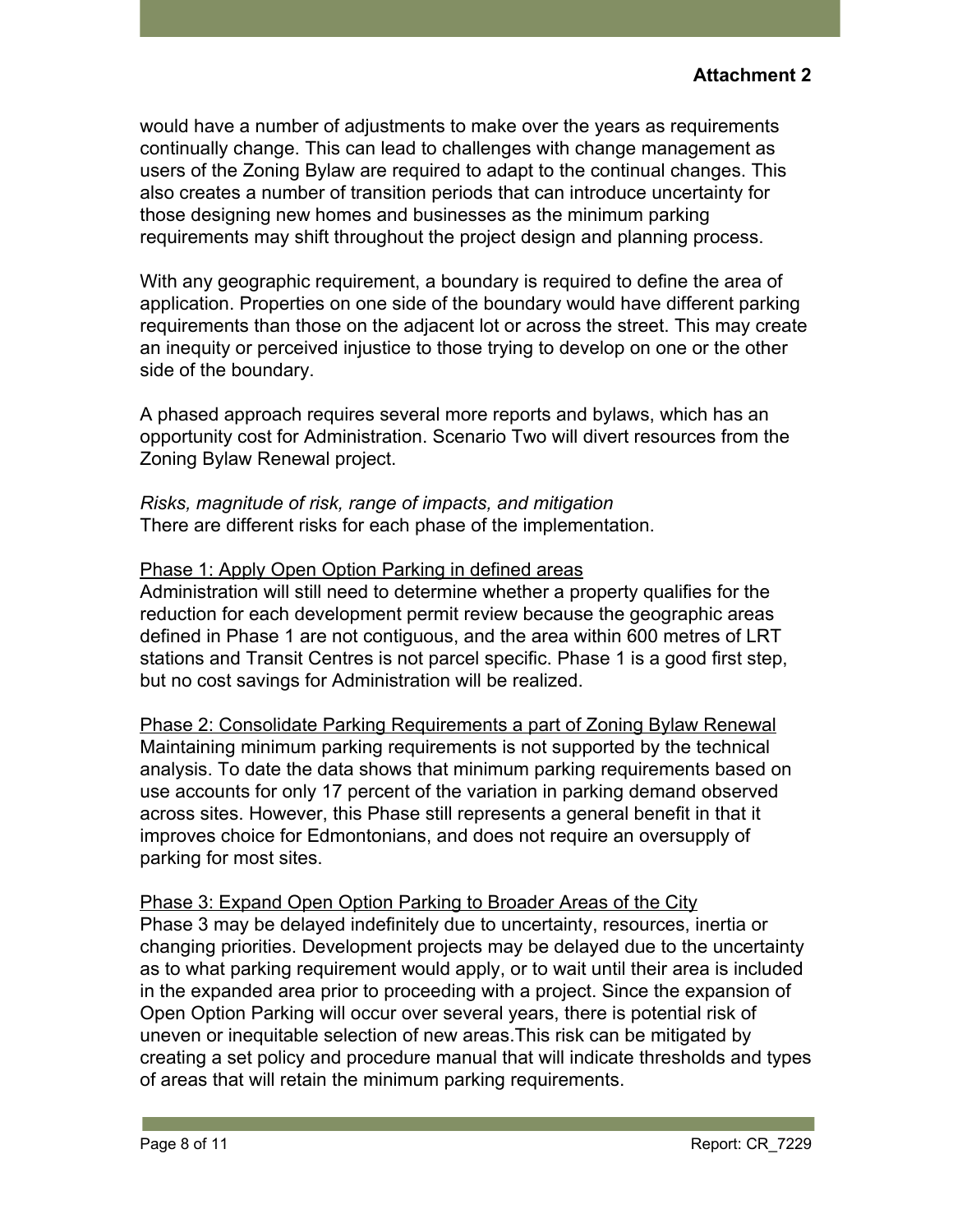Phase 4: Reach Full Implementation of Open Option Parking Has the same risks as Scenario One - full implementation of Open Option Parking.

# *Economic and financial implications*

Each phase will require two reports each, one for Urban Planning Committee, and one for City Council Public Hearing. Additionally, each report will require research to identify broad boundaries and then consultation with affected external groups. The resources required for each phase will be about the same as a typical Zoning Bylaw Text Amendment project, and represent an opportunity cost for other projects that could be completed instead. Resources to complete additional reports and changes will be required to fully implement, and the workload capacity will have implications for the Zoning Bylaw Renewal project.

Furthermore, in order to adequately monitor the situation in between phases, resources will be required to set up and maintain a data tracking system for parking supply in each development permit. Individual site counts could also be completed, to build on the dataset already started; each survey (three counts per site, about 100 sites) costs about \$25,000 to complete. An annual or biennial report will need to be prepared that includes results of the monitoring data as well as the boundary expansion. Depending on the level of public consultation to determine the boundary, this could be a substantial commitment.

# *Overall assessment and recommendation*

Scenario Two represents an incremental approach to achieve the city building goals of a compact, walkable, vibrant urban place. There are risks that the project will not complete all the phases, and will necessitate a dedicated resource over several years to monitor the program and complete the reporting and analysis. There will be limited to no cost savings for the development industry and Edmontonians over the initial phases of the program, and Administration will see increased costs to develop the program, monitor impacted areas and roll out parking management tools. Overall, Administration does not recommend this approach. The resources to implement would be more effectively utilized for other initiatives.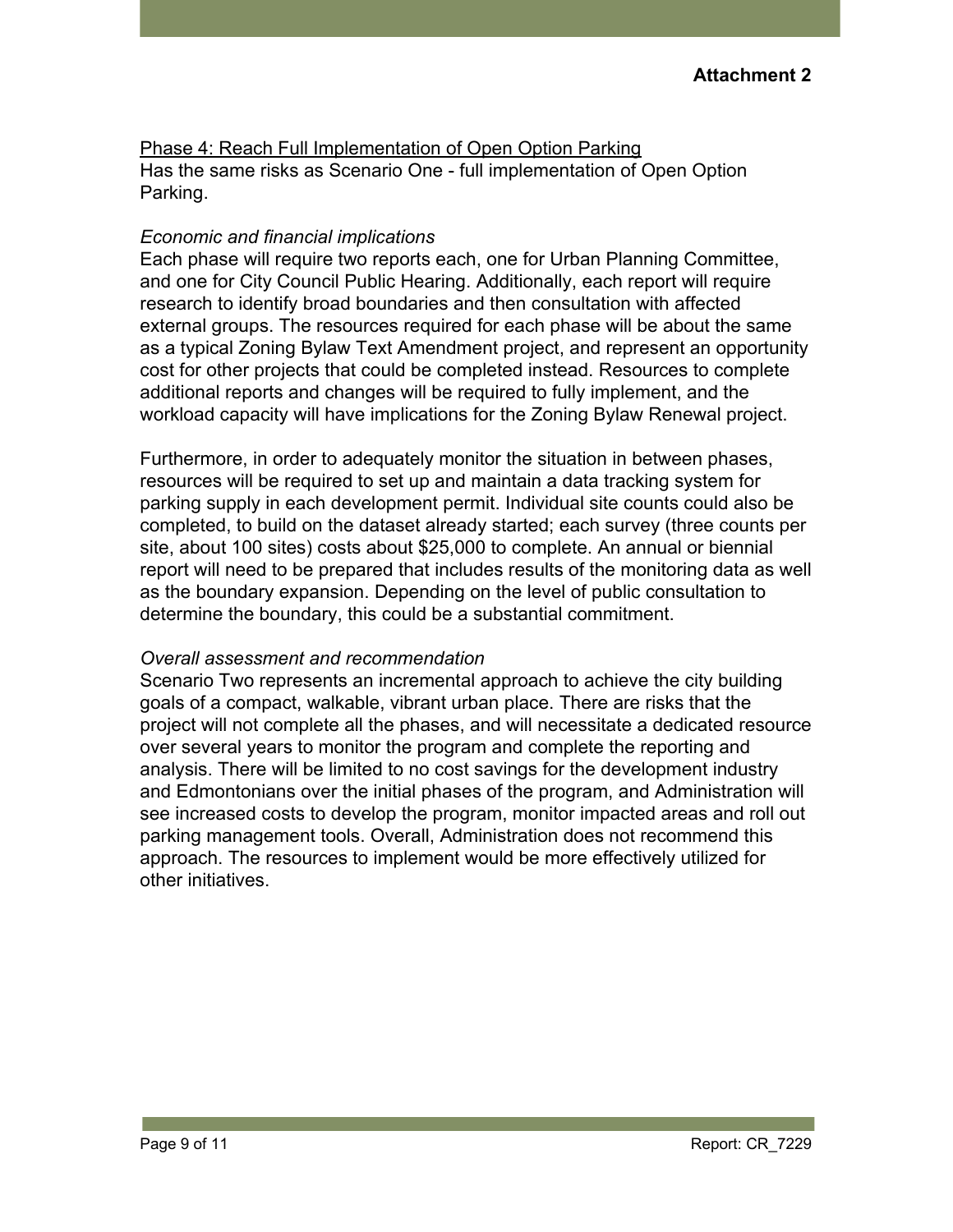# **Scenario Three: Zone-based Parking Minimums**

#### *What it does*

Scenario Three changes the minimum parking requirements from a per-use format to a per-zone format. For example, all properties zoned General Business Zone (CB2) would have the same parking requirement based on the floor area of the building. The number of required parking spaces would be set at an amount that primarily achieves the desired built form as described in the zone, the appropriate surrounding amenity (i.e. landscaping), and finally the minimum parking is what amount of parking would fit in the remainder of the lot. In other words, Scenario Three considers the development regulations in the zone to ensure that on a typical lot in that zone, the minimum parking requirement can be met. In order to advance Open Option Parking, some zones could have no minimum parking requirement.

# *Opportunities and benefits*

The benefits to this approach include:

- Alignment with the philosophy of the Zoning Bylaw Renewal
- Priority is placed on the spaces for people (buildings, landscaping) and not on private vehicle storage.
- There is no need to keep detailed parking space transaction information for multi-tenant sites, making this option easy to administer and cutting down on development permit review times.
- The parking requirement can align with the purpose of the zone, which is related to the context in which the property is situated.

# *Challenges and Disadvantages*

This approach retains the one-size-fits-all philosophy, except instead of regulating parking by use, it is regulated by zone. Given the data shows that minimum parking requirements are not correlated with utilization, the result is likely to be that some sites may not have enough parking required as a minimum, while others may be required to provide more than what would be needed.

# *Economic and financial implications*

The new parking requirements would be assessed alongside all other development regulations as part of the Zoning Bylaw Renewal project. The scope of that project would need to be expanded to include the parking review, and so there may be resource or budget implications for doing so, however, fewer resources would be required compared to Scenario Two.

#### *Overall assessment and recommendation*

To maintain minimum requirements in some areas while not in others slows down the realisation of a more compact, walkable, and transit accessible